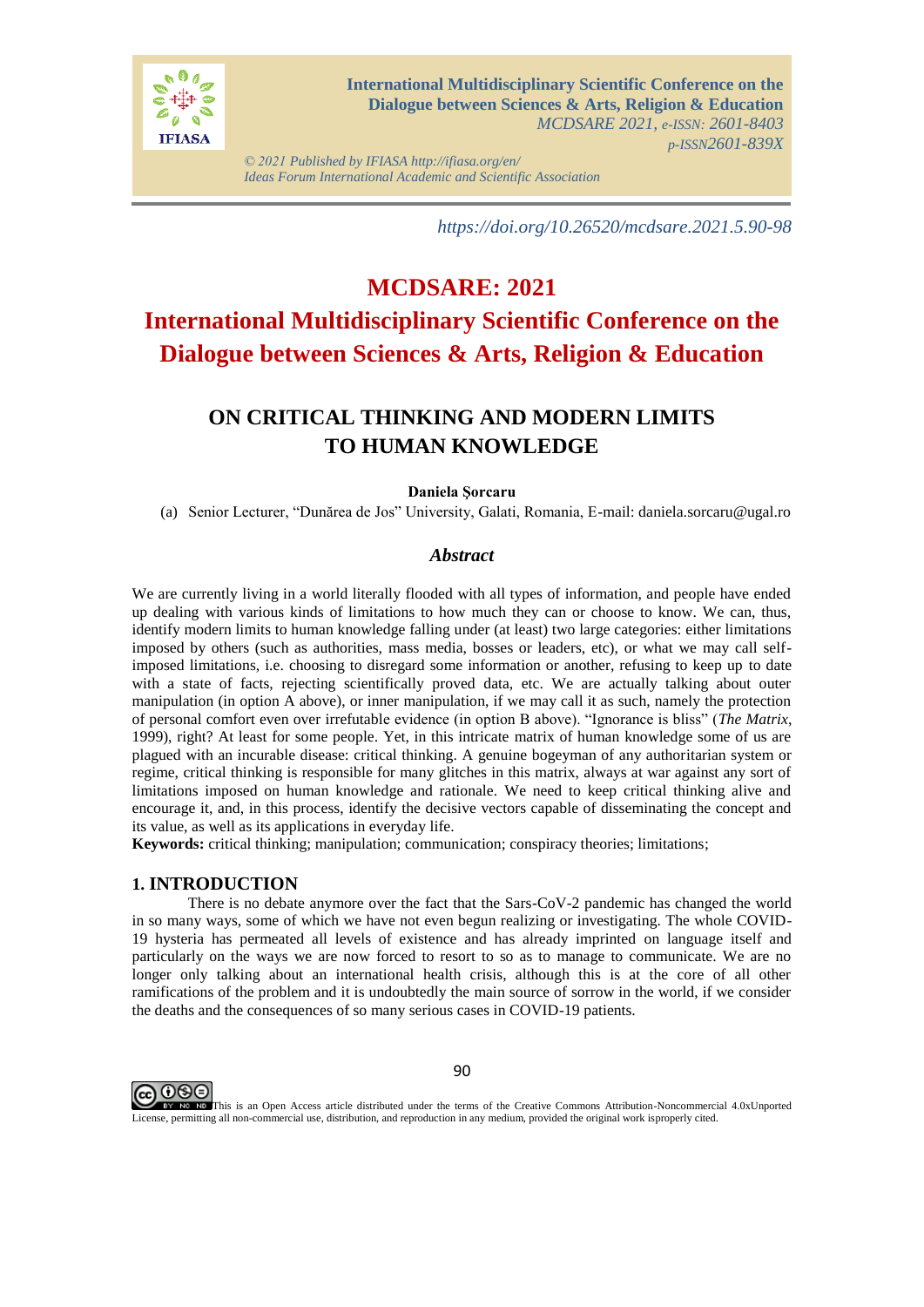Unfortunately, this is just the root of other issues, serious enough in themselves to shake the very foundations of the world as we used to know it and which we took for granted for so long, without appreciating it for what it really was. But, then again, that is human nature.

The economic repercussions are staggering, resulting in a high number of jobs lost and more families living in poverty, or in businesses closing down and causing a ripple effect not only affecting their employees, but their suppliers and customers, as well, or even in exaggerated demands imposed by some employers, since everybody is aware that, if you are lucky to still have a paid job, you will do anything to keep it in such troubled times.

The same problematic international context has also had social consequences, which we can easily identify in all sorts of restrictions applied to everything that has to do with socializing either at work, or at a personal level. Not being able to meet friends and family freely or interact with co-workers the way we used to has taken its toll on all of us, irrespective of our different personalities, psychological training or lack of it, temper, or any other individual characteristics that make us who we are.

Which only brings us to a deeper level of analysing what the pandemic has done to us so far: the psychological impact, both collective, and individual. Not being able to communicate our thoughts, our dreams, our fears, basically ourselves to the others, against the constant background of international panic fuelled by mass-media's focus on getting the highest ratings and feeding off the sensational, has resulted in an incredible rise in cases of depression, anxiety, and isolation. And mass-media's influence on our daily lives, combined with people's natural fear of the unknown (since we very well know that only the known is safe, only the known is predictable and acceptable), has sneaked down to even more profound and more dangerous levels, up to endangering critical thinking and imposing limitations on human knowledge.

#### **2. PROBLEM STATEMENT**

As we can never entirely separate the individual from society and vice versa, we will always be interested in the correlation between language and society, namely in the way social identity is constructed using linguistic, but also extra-linguistic, tools. To do this, though, the researcher needs to resort to a high degree of interdisciplinarity, as sociology or sociolinguistics alone are not enough to make the whole context complete. Hence, "this view of social identity as an inferential *outcome* of linguistically encoded acts and stances goes dead against sociolinguistic analyses that assume social identities as a priori givens, including all correlational studies of language and social identity, where taken-for-granted social identities are posited as independent variables. […] We recognize that social identities have a sociohistorical reality independent of language behaviour, but, in any given actual situation, at any given actual moment, people in those situations are actively constructing their social identities rather than passively living out some cultural prescription for social identity. […] In *all* situations, even the most institutionalized and ritualized, people are *agents* in the production of their own and others' social selves" (Ochs, 2006, p. 84), nowadays divided into COVID believers and non-believers, vaxxers and antivaxxers, only confirming that the concept holds valid in contemporary society as well.

In this respect, research can only benefit from resorting to discourse analysis and CDA (critical discourse analysis), that help shed a clearer light on what is usually going on and not only take things at face value. The very word discourse is obviously intertwined with the concept of representation, as "representation is clearly a discoursal matter, and we can distinguish different discourses, which may represent the same area of the world from different perspectives or positions. Notice that 'discourse' is being used here in two senses: abstractly, as an abstract noun, meaning language and other types of semiosis as elements of social life; more concretely, as a count noun, meaning particular ways of representing part of the world" (Fairclough, 2006, p. 26).

Moreover, this entails the concept of interdiscursivity, particularly under contemporary pandemic circumstances, where power as control and control of the public discourse have become realities of everyday life. Interest here especially focuses on interdiscursivity as "the local authority anticipating the practices of business within which it hopes its publicity will be taken up" (Fairclough, 2006, p. 35), which, reformulated in present day terms, reads local, national and international authorities engaged in this race of anticipating people's reactions to limitations and impositions meant to control the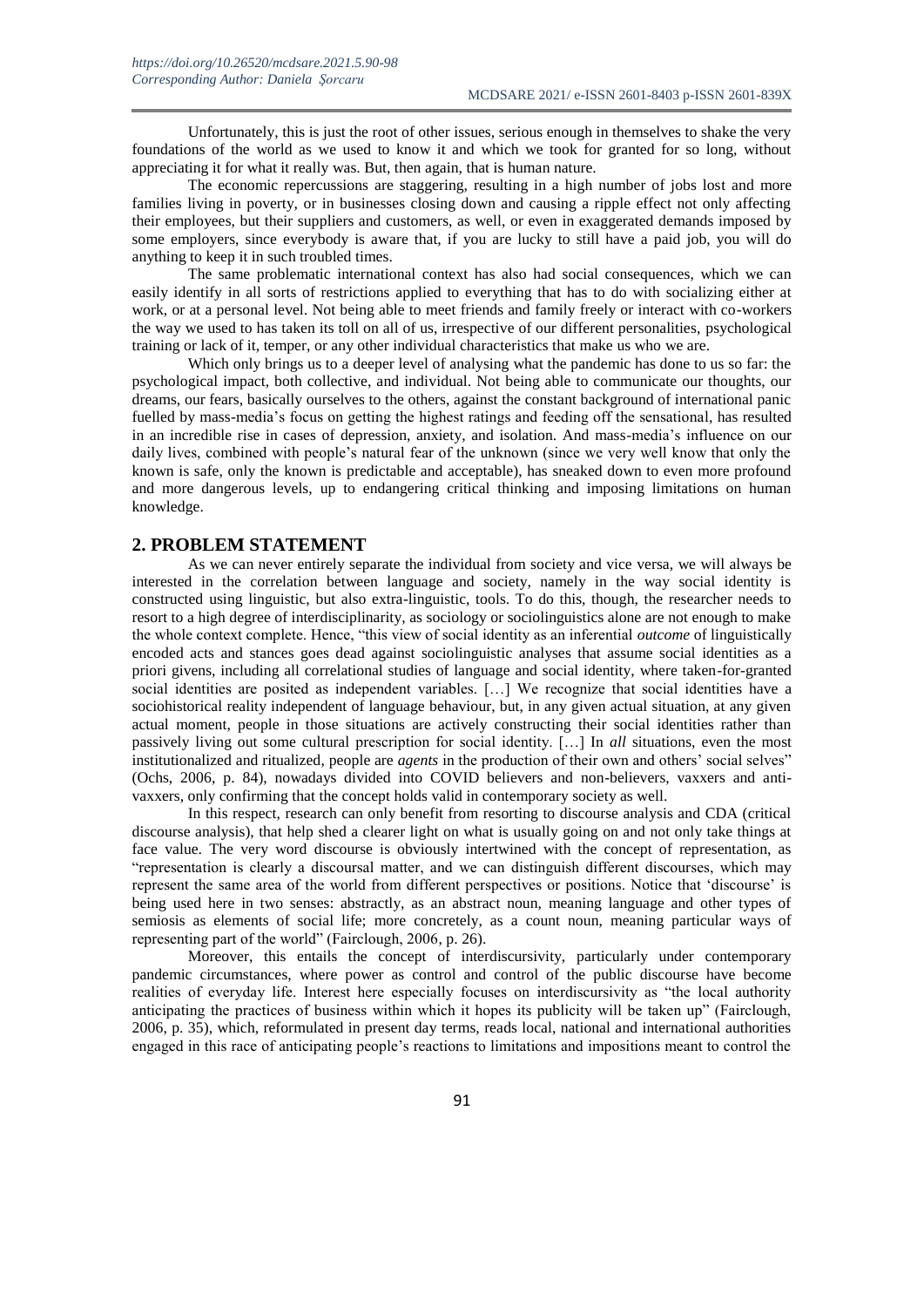pandemic, trying to walk a fine line between deliberately diminishing critical thinking and access to knowledge and facts and still observing constitutional rights.

The 'narrative' thread of such analysis has to rely on dissimilarities in discourses paralleling differences in people and the social/economic/educational/etc. categories they belong to and which dictate changes in the way they respond to messages addressed to them, either at an individual, or at an official level. And this takes us directly to the concept of dialogicality of any text, as "orientation to difference brings into focus degrees and forms of dialogicality in texts," reference being made here of "an aspect of Bakhtin's 'dialogical' theory of language: 'a word, discourse, language and culture undergoes *dialogization* when it becomes relativized, de-privileged, aware of competing definitions for the same things. Undialogized language is authoritative and absolute' (Holquist, 1981, p. 427). Texts are inevitably and unavoidably dialogical in the sense that 'any utterance is a link in a very complexly organized chain of other utterances' with which it 'enters into one kind of relation or another' (Bakhtin, 1986, p. 69)" (Fairclough, 2006, p. 42). Thus, let us bear in mind that individuals are involved in a constant dialogue not only with society, but also with larger or small communities that they belong to, and ultimately with themselves, probably the most important dialogue of them all.

Turning to the latter tool in the pair listed above, CDA, van Dijk is definitely right in clearing up what CDA is not, when trying to define the concept: "CDA is not a direction of research among other, like TG grammar, or systemic linguistics, nor a subdiscipline of discourse analysis such as the psychology of discourse or conversation analysis. It is not a method, nor a theory that simply can be applied to social problems. CDA can be conducted in, and combined with any approach and subdiscipline in the humanities and the social sciences. Rather, CDA is  $a$  – critical – perspective on doing scholarship: it is, so to speak, discourse analysis 'with an attitude'. It focuses on social problems, and especially on the role of discourse in the production and reproduction of power abuse and domination. Wherever possible, it does so from a perspective that is consistent with the best interests of dominated groups. It takes the experiences and opinions of members of such groups seriously, and supports their struggle against inequality. That is, CDA research combines what perhaps somewhat pompously used to be called 'solidarity with the oppressed' with an attitude of opposition and dissent against those who abuse text and talk in order to establish, confirm or legitimate their abuse of power. Unlike much other scholarship, CDA does not deny but explicitly defines and defends its own socio-political position. That is, CDA is biased – and proud of it" (van Dijk, 2006, p. 96).

Hence, considering the complex multidisciplinary nature of CDA, as pointed out above and to which the current research fully agrees, we can easily grasp the intricate rendering of both background or context, and face-front message that CDA can provide. In so doing, we must take into account that, "given the fundamentally verbal nature of discourse, explicit CDA needs a solid 'linguistic' basis, where 'linguistic' is understood in a broad 'structural – functional' sense. In other words, whatever other dimensions of discourse CDA deals with, CDA as a specific form and practice of discourse analysis obviously always needs to account for at least some of the detailed structures, strategies and functions of text and talk, including grammatical, pragmatic, interactional, stylistic, rhetorical, semiotic, narrative or similar forms of verbal and paraverbal organization of communicative events" (van Dijk, 2006, p. 97). As a consequence, CDA not only permeates all levels of language and interaction, but it also manages to contribute to establishing a relationship among discourse, society and cognition, which again emphasizes its interdependence with other sciences.

Furthermore, "because CDA is interested in power, domination and social inequality, it tends to focus on groups, organizations and institutions. This means that CDA also needs to account for the various forms of social cognition that are shared by these social collectivities: knowledge, attitudes, ideologies, norms and values" (van Dijk, 2006, p. 113), which lays special focus on the cognitive dimension of the message, comprising both text and subtext.

And, when touching upon the issue of the subtext, mention must be made here of the importance of what is not openly said, but implied, with direct reference to implicatures (pertaining to the realm of pragmatics), assumption, presuppositions, in a nutshell everything that is not stated, but implied, and which can or cannot be decoded by the interlocutor(s): "especially interesting for CDA research is the study of the many forms of implicit and indirect meaning, such as implications, presuppositions, allusions, vagueness, and so on. We call information implicit when it may be inferred from (the meaning of) a text, without being explicitly expressed by the text. In theoretical terms […] this means that implicit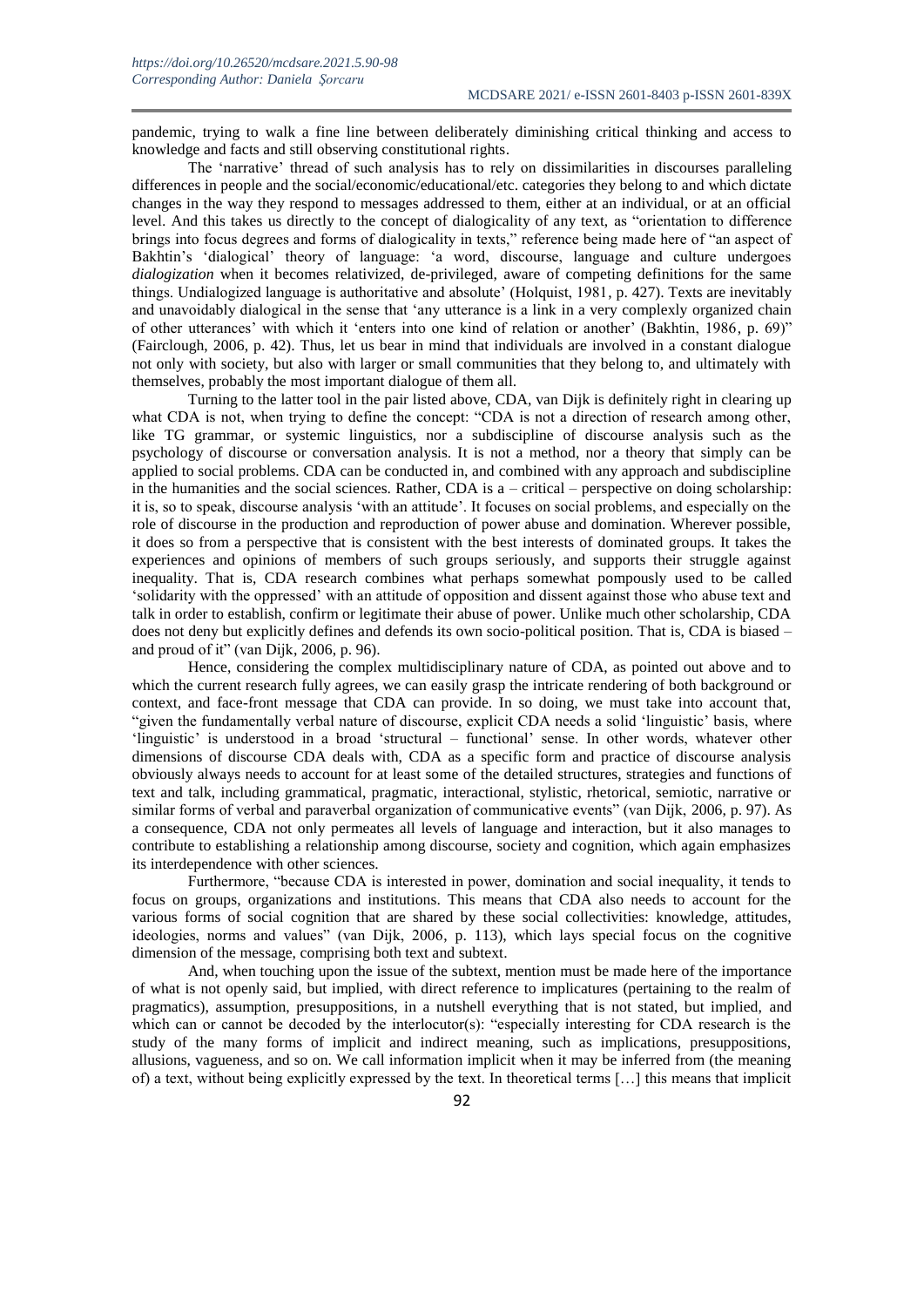information is part of a mental model of (the users of) a text, but not of the text itself. That is, implicit meanings are related to underlying beliefs, but are not openly, directly, completely or precisely asserted, for various contextual reasons, including the well-known ideological objective to de-emphasize our bad things and their good things" (van Dijk, 2006, p. 104) , which clearly holds valid in contemporary society, not only at the level of politics and advertising, but also at that of national campaigns, such as the latest vaccination and distancing measures campaigns, in the context of the current Sars-CoV-2 pandemic.

Because, let us not forget that, ultimately, it is all about power and control, and Wodak summarizes it best: "Power is about relations of difference, and particularly about effects of differences in social structures. The constant unity of language and other social matters ensures that language is entwined in social power in a number of ways: language indexes power, expresses power, is involved where there is contention over and a challenge to power. Power does not derive from language, but language can be used to challenge power, to subvert it, to alter distributions of power in the short and long term. Language provides a finely articulated means for differences in power in social hierarchical structures. Very few linguistic forms have not at some stage been pressed into the service of the expression of power by a process of syntactic or textual metaphor. CDA takes an interest in the ways in which linguistic forms are used in various expressions and manipulations of power. Power is signalled not only by grammatical forms within a text, but also by a person's control of a social occasion by means of the genre of a text. It is often exactly within the genres associated with given social occasions that power is exercised or challenged" (Wodak, 2006, p. 11).

Therefore, considering the troubled times we have been experiencing since the onset of the current pandemic, it comes as no surprise that CDA, combined with discourse analysis, pragmatics, rhetoric, sociology, sociolinguistics, behavioural and mass psychology, NLP (neurolinguistic programming), and so on, can be indeed seen as bridging the gap between what is said and what is not said, but implied, and it can even shed light in the present unequal fight against harmful phenomena such as fake news and conspiracy theories.

#### **3. PURPOSE OF THE STUDY**

Hence, taking into account the contemporary international context, in all its complexity, researchers could not possibly avoid raising questions regarding mind control in the media and the political discourse, especially if we consider that authorities must impose their point of view on the general population if they were to stand a chance of controlling the current pandemic. Mind control is obviously referred to here not in terms of science fiction literature or the paranormal, but in terms of using the verbal and the non-verbal, sometimes at the level of the subliminal, so as to convince people to accept harsh measures or to go and get vaccinated, or to plant the seed of a thought in their heads, which is very easy to see in the quick spread of conspiracy theories. In other words, we may be dealing with real-life *Inception* (2010), where the plot revolves around instilling an idea in the deep subconscious of an individual by means of various techniques, so that the individual actually believes that the respective idea is of his/her own creation, thus internalizing it, not being aware of outer interference. Although the movie resorts to science fiction elements, the concept still stands and we can safely say that we have seen it at work so many times in human history, but all the more so in contemporary society, since information can travel much faster and reach more people than it used to.

In this respect, so as to clear things up, we rely again on van Dijk's expertise in the field, who reveals that "if controlling discourse is a first major form of power, controlling people's minds is the other fundamental way to reproduce dominance and hegemony. Within a CDA framework, 'mind control' involves even more than just acquiring beliefs about the world through discourse and communication. [...] First, recipients tend to accept beliefs, knowledge and opinions (unless they are inconsistent with their personal beliefs and experiences) through discourse from what they see as authoritative, trustworthy, or credible sources, such as scholars, professionals, or reliable media (Nesler et al., 1993). Second, in some situations, participants are obliged to be recipients of discourse, e.g. in education and in many job situations. […] Third, in many situations, there are no public discourses or media that may provide information from which alternative beliefs could be derived (Downing, 1984). Fourth, […] recipients may not have the knowledge and beliefs needed to challenge the discourses or information they are exposed to (Wodak, 1987)" (van Dijk, 2003, p. 357). Thus, the present study is interested not only in how people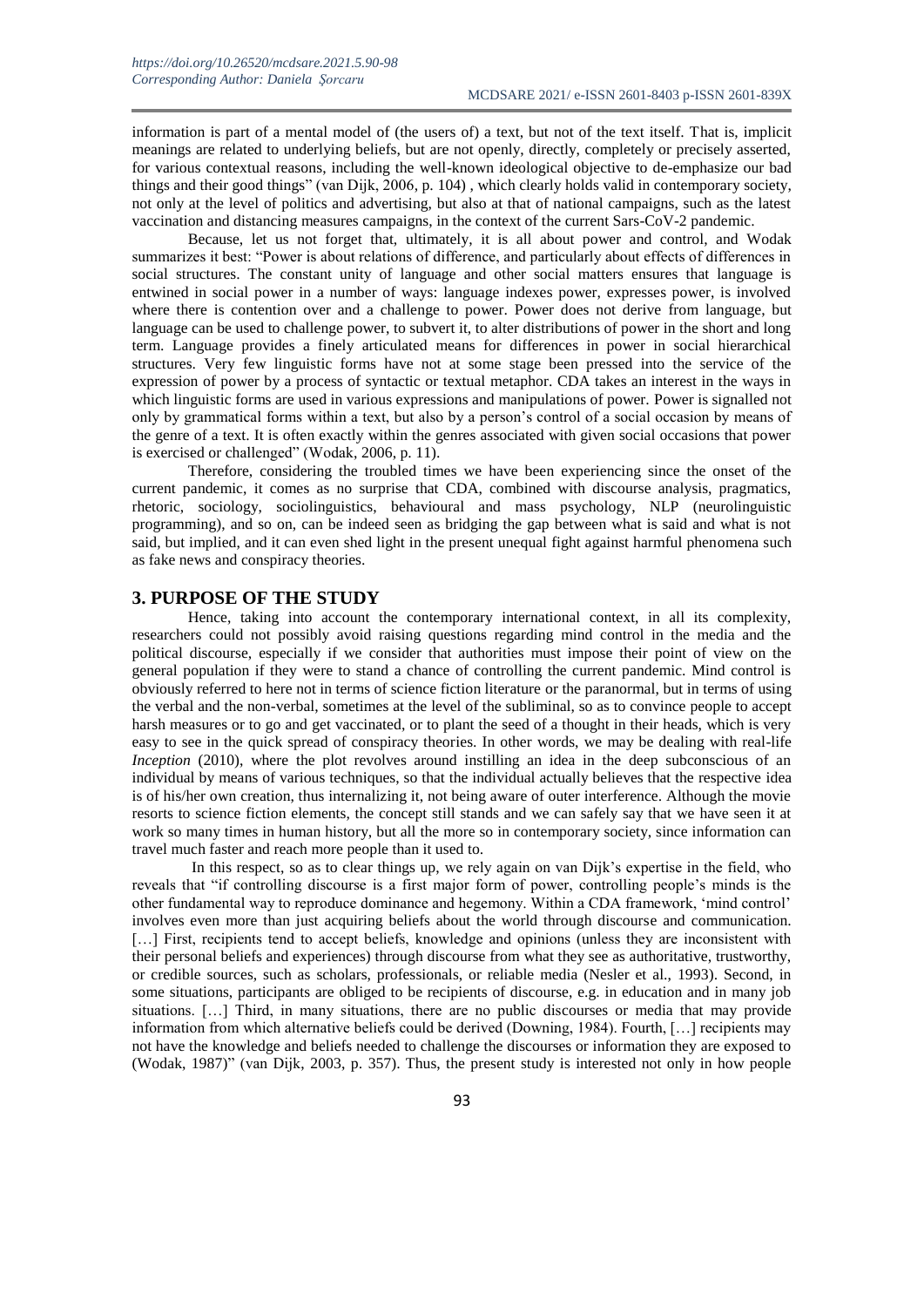reacted to media discourse manipulation, but also in investigating the manipulative techniques employed and how they can be used and identified by a larger segment of the population.

Moreover, it is not only the media discourse that has always resorted to such linguistic and extralinguistic methods meant to control the masses, as it has always been perhaps even surpassed by the political discourse. We owe Orwell the first clear theoretical signalling of what we may call the political potential of any language, as he helped open our eyes to the way politicians may use language to suggest and manipulate, claiming that "political speech and writing are largely the defence of the indefensible" (Orwell, 1969, p. 225).

Further investigation of the concept reveals its relative dimensions, as everything may be turned around to match the speaker's communicational intent: "The general principle here is one of transformation. Similar words and phrases may come to be reinterpreted within different ideological frameworks. Linked directly to this process is the concept of 'representation.' Representation refers to the issue of how language is employed in different ways to represent what we can know, believe, and perhaps think" (Wilson, 2003, p. 401; see also Mongomery, 1992). As a consequence, focus will be laid on what makes political discourse still function so well, despite the fact that many of its techniques have been exposed over time.

#### **4. FINDINGS**

In trying to answer the questions above, the present study has taken into account several concepts, easily applicable to all types of discourse, but yielding particularly relevant results in the cases of the media and the political discourses. Thus, special attention has been paid to:

- $\cdot \cdot$  the pragmatic dimension of language as context, focusing on speaker and contextual meaning, with utmost relevance to the decoding of the message;
- $\div$  the invisible meaning, so important in pragmatics, discourse analysis and CDA, as, sometimes, what is not being said carries more conversational wight than what is actually uttered;
- $\cdot \cdot$  the Gricean maxims and the principle of cooperation, investigating whether the maxims of quality, quantity, manner and relevance are observed at the level of mass media and political texts;
- violating or flouting the Gricean maxims, this being of particular interest to CDA and manipulative discourse in general, as it means stepping off the beaten track and creating linguistic magic, while bending or even breaking traditional rules of engagement;
- $\bullet$  the importance of the non-verbal, or the extra-linguistic, which can be quantified and analysed at the level of micro- and macro-behavioural markers to be found in body language, face mimic, tone of voice and intonation, clothing and accessories, stance, etc.

Investigating manipulative texts at several levels (mass media, politics, advertisements), we have discovered that a successful persuasive formula can easily be obtained if the speaker or writer of the message manages to touch upon four main areas of interest. Interest here should be read as pertaining to the audience, since it is your interlocutor(s) that must perform the intended decoding of the message and act accordingly.

First, perhaps the most important question to answer is **who your audience is**, and this involves thorough research, if you want your text to hit home, so to speak. As the emitter of the message, you need to be aware of the *social background* of the interlocutors, of their belonging to various social strata, at the same time being knowledgeable of the *economic context* of the area, including local problems, unemployment level, crime rate, housing and rent, etc. Another important factor in this category is the audience's *level of education*, as this dictates the degree of formality of your discourse and allows you to make sure you draw their attention to what you have to say. Equally important, the audience's *average age* is to be taken into account, as you address youth differently than older people, simply because they not only have dissimilar interests, but also react to different linguistic and extra-linguistic elements, and you need to speak the language they understand and can properly decode. Other factors should also be considered when researching your audience, such as *ethnic identity*, *religion* and *historical background* with a double purpose in mind: on the one hand, it is of utmost importance to avoid faux-pas in these respects, while, on the other, knowing and referring to the history and the personalities of the area could gain you valuable points with your interlocutors.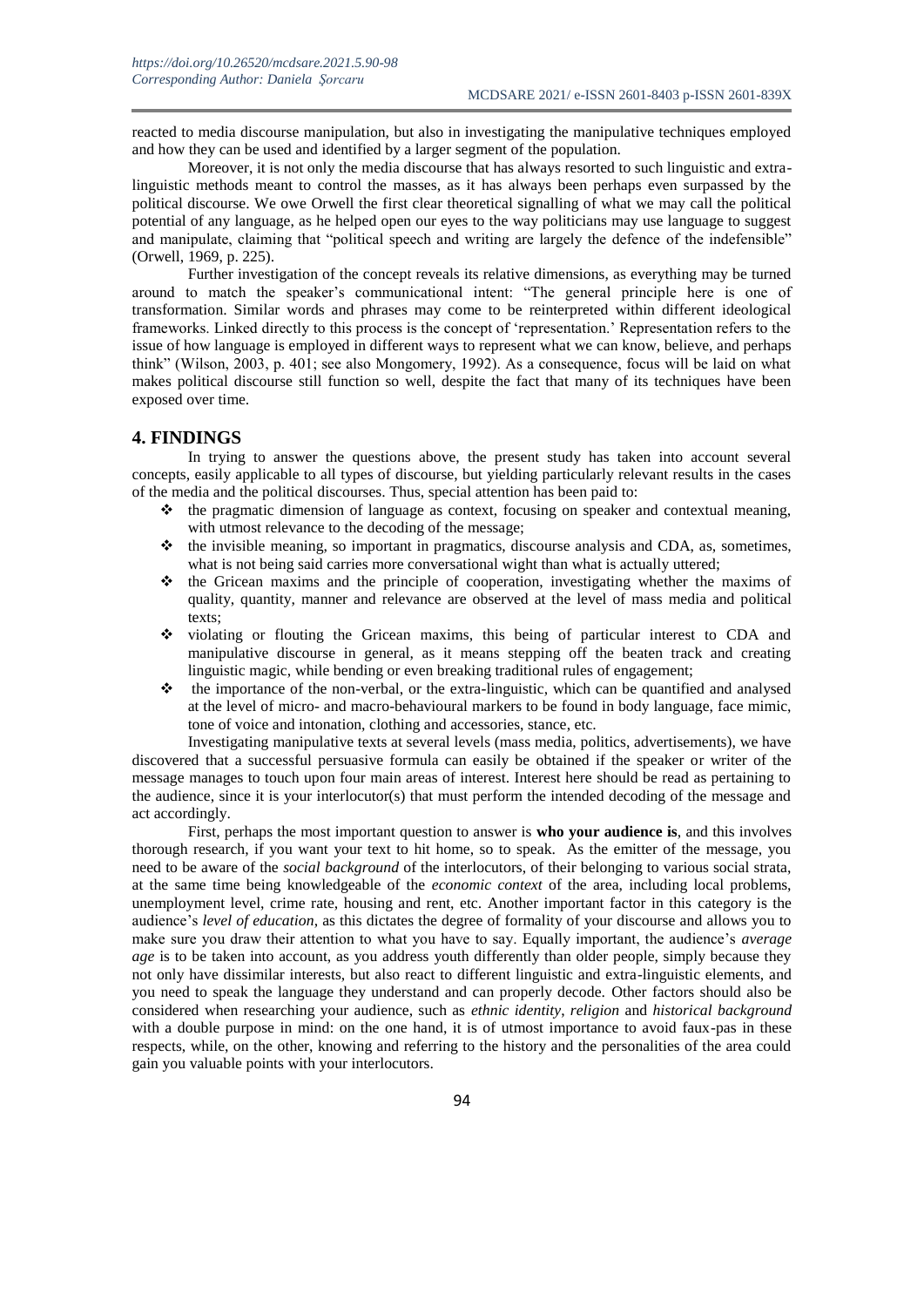Second, especially with oral communication, the **location** of speech delivery is paramount in achieving manipulative tasks. Research must be conducted in assessing realities in terms of *urban vs rural communities* that are being addressed (simply because such groups of people have different realities and problems that concern them), the *historical and cultural background* of the place (in order to include details that would make the audience find it easier to relate to your message), and the *socio-economic context* of the area (with particular focus on potential regional problems, such as conflicts, low wages for certain categories of people, child labour, etc.). For a better grasp on the location, further information should be acquired on *local infrastructure*, *tourism*, *health system* and *demographics*, with the same view to enhancing the chances that your message manages to reach and convince your audience.

Third, another dimension that has been identified as contributing to mass or individual manipulation at discourse level refers to complex ways of rendering **purpose and content of speech or written text**, where ideas or specific details can easily be highlighted at a subliminal level, thus making it more likely to remain with the audience long after having heard the speech or having read the text. Close analysis of media, political and advertising texts has revealed that this can be achieved by means of:

- a) *repetitive patterns*, i.e. repeating the same word(s), paraphrasing the same idea as close to the original as possible, or even using keywords throughout the speech / text;
- b) *purpose-focused language*, meaning that consistency is achieved within the same lexical field, which makes it impossible for the audience to miss the point, since reference to it is constant;
- c) *avoiding* certain local or general *taboos* and *using politically correct language*, which keeps the locutor safe from any potential cultural, religious, collective or individual misunderstanding, that would hinder message delivery and decoding;
- d) *being consistent* about the ideas conveyed, as inconsistency at this level would only result in the audience losing interest in the speech or text and turning away from it altogether;
- e) *marketing arguments as well as possible*, which mainly refers to the fact that, in media, politics and advertising, perception is vital, more so than the message itself. We may have heard the concept more often associated with politics, when saying that 'politics is perception,' but the same holds valid in media and advertising, and its importance cannot be denied: whatever you are selling, you need to market it well, no matter if we are talking about planting ideas in people's heads, or convincing them to vote for or against someone or something, or enflame a lethargic crowd, or calm down an angry mob, and the list could go on forever.

Fourth, exclusively pertaining to the realm of oral conversation, but no less important in the functioning of the locutionary – illocutionary – perlocutionary interaction, the **extra-linguistic** or the **non-verbal** plays a crucial part in creating that invisible meaning that pragmatics, discourse analysis and CDA are so interested in. Just because some things cannot be addressed openly, by means of verbal utterances, but they can very well be conveyed subliminally. In this respect, we have discovered that elements such as *micro- and macro-behavioural markers* (body language, face mimic, repetitive gestures, etc.), *tone of voice and intonation*, or *clothing and accessories* may reveal either more than your interlocutor is willing to have exposed about themselves, or precisely what your interlocutor cannot say verbally for a variety of reasons. We are all aware, even at the level of everyday interactions, that the same utterance may acquire different, even up to opposing, meanings depending on the tone of voice or/and intonation employed. In its turn, clothing may communicate more than what meets the eye and a famous case in point is to be identified in Donald Trump's choices in clothing vs Hillary Clinton's during the 2016 US presidential campaign: Donald Trump made sure to constantly wear the colours of the American flag throughout his campaign (which perfectly complimented his equally famous, patriotic "Make America Great Again" logo and his going-back-to-traditional-values line of running for office), while Hillary Clinton started and continued to don white (or predominantly white) clothing from the moment she was accused of having leaked national security detail to the public by using an unsecured email service, thus using white to suggest innocence, purity, lack of guilt.

We can find all these four dimensions combined in contemporary discourse, when the world is fighting an unequal battle against an invisible enemy and when the current Sars-CoV-2 pandemic has suddenly changed the rules of the game. During such troubled times, people are literally flooded with information from so many sources, both official (authorities, politicians, mass media, community leaders) and informal (social networks, friends, mass media), making it difficult for many to discern the truth or identify conspiracy theories for what they are. In case you noticed 'mass media' being included in both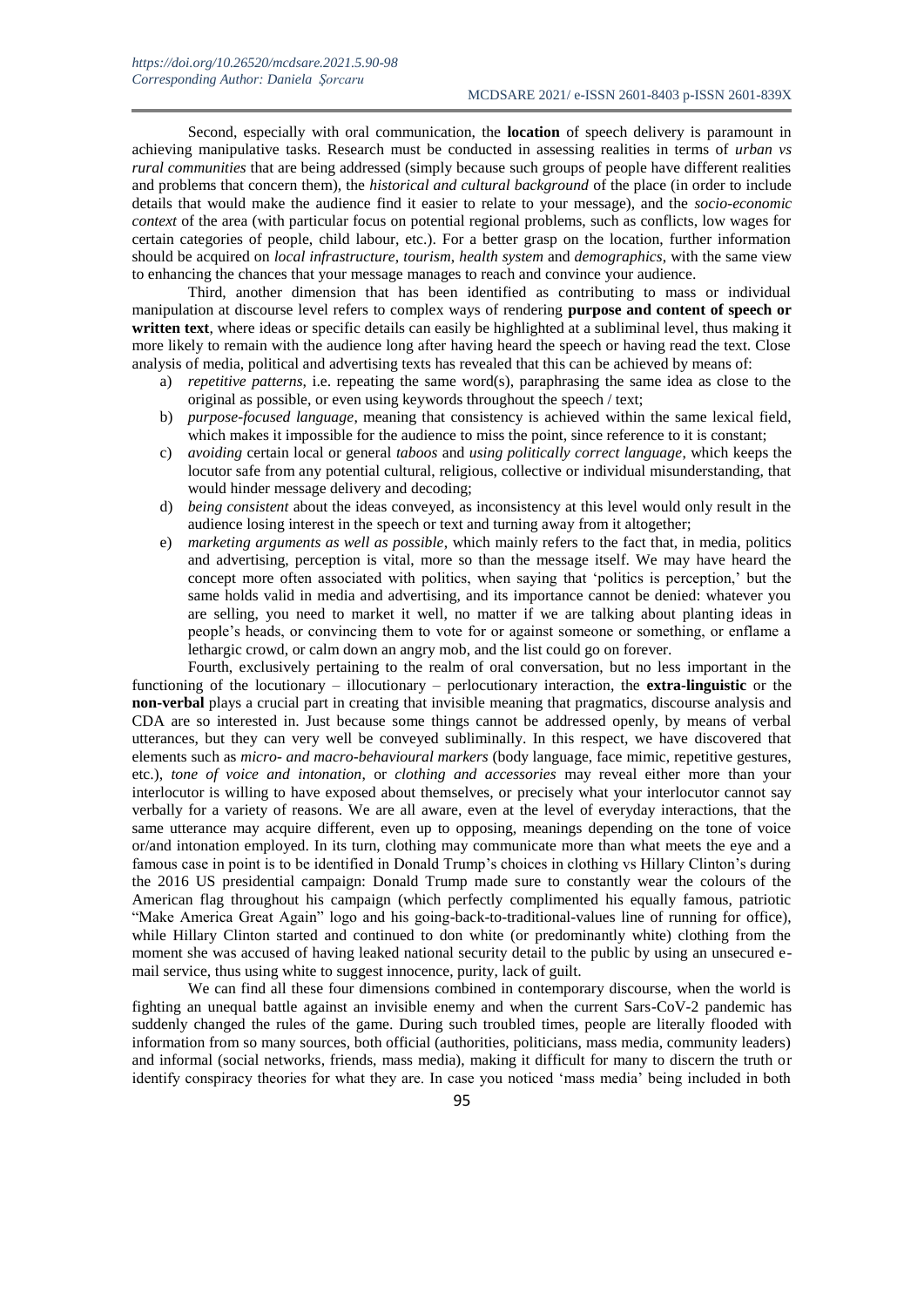types of sources in the previous sentence, this was not a slip, but a deliberate choice, since we cannot include all mass media in the category of official sources of information, since there is a worrying number of alarmist tabloids and sensationalist TV channels that live off creating panic and that would not meet the criteria required to make it into the former category of the two mentioned above.

Further investigation into media discourse has brought some murky problems into specific relief, identifying certain techniques being repeatedly used to manipulative ends:

- $\bullet$  broadcasting clipped videos or printing clipped information for the masses, so as to prove the point intended by the network or newspaper, but not necessarily by the original emitter of the message, with such practices resulting in taking things out of context, or, worse, editing separate information into a coherent new statement, never intended as such by the original author;
- \* careful and deliberate sequencing of news reports in TV news broadcast that go beyond logic and coherence into the realm of manipulation, in an attempt to induce a certain response in the audience, with the emotional component being the target most of the times, as people have been proved to react emotionally much quicker and more often than rationally, since emotion is instant, whereas reasoning takes time (or at least should do so);
- using and abusing the emotional component of manipulation, both in the media and the political discourse, as already discussed above, and which has already backfired, since we can identify people rejecting official statements or sound advice coming from authorities, just because they have grown to constantly suspect that they are being toyed around (Mention must be made here that this is more likely to occur in countries that have previously experienced authoritarian and oppressive regimes, such as post-communist countries, because people in such countries have a traumatic past where the official propaganda functioned along the same lines as conspiracy theories do now, or it even changed fundamental concepts form one day to another, and people never knew what to rely on or what to believe, at the same time refraining from speaking out, fearing the harsh consequences that came with freedom of speech which they were not entitled to.);
- making special use of register, vocabulary and intonation in reporting facts, which, again, elicits different responses in people than the same facts would have generated if portrayed in neutral terms;
- \* resorting to the manipulative impact of the visual in news reports, and we are all well aware that an image is worth a thousand words, but extensively displaying images that clearly affect the audience will eventually result in them refusing to watch the news;
- $\bullet$  constantly playing upon the locutionary illocutionary perlocutionary, not only at the level of taking bits of information out of context, but also in using archived resources when it comes to public statements and broadcasting them again when politicians, for example, end up contradicting themselves on the same issue(s) within the span of just a couple of days, weeks or months.

All these considered, we can definitely say that people have ended up dealing with various kinds of limitations to how much they can or choose to know. We can, thus, identify modern limits to human knowledge falling under (at least) two large categories:

- A. limitations imposed by others (such as authorities, mass media, bosses or leaders, etc);
- B. what we may call self-imposed limitations, i.e. choosing to disregard some information or another, refusing to keep up to date with a state of facts, rejecting scientifically proved data, etc.

We may actually be talking about **outer manipulation** (in option A above), or **inner manipulation**, if we may call it as such, namely the protection of personal comfort even over irrefutable evidence (in option B above). "Ignorance is bliss" (The Matrix, 1999), right? At least for some people.

This is of particular interest in contemporary society, since all countries are engaged in a race to get as many people vaccinated as quickly possible and to convince them to observe social distancing measures at the same time. Unfortunately, the dangerous cocktail of what we called earlier outer and inner manipulation still stands in the way of their success and it might be a good time to change strategy if they want to reach their goals.

With respect to finding ways of fighting against manipulation, fake news and conspiracy theories, however, there is one potential universal tool that can help, irrespective of one's cultural, social, financial, linguistic, etc. reality: critical thinking. The importance of critical thinking in the modern world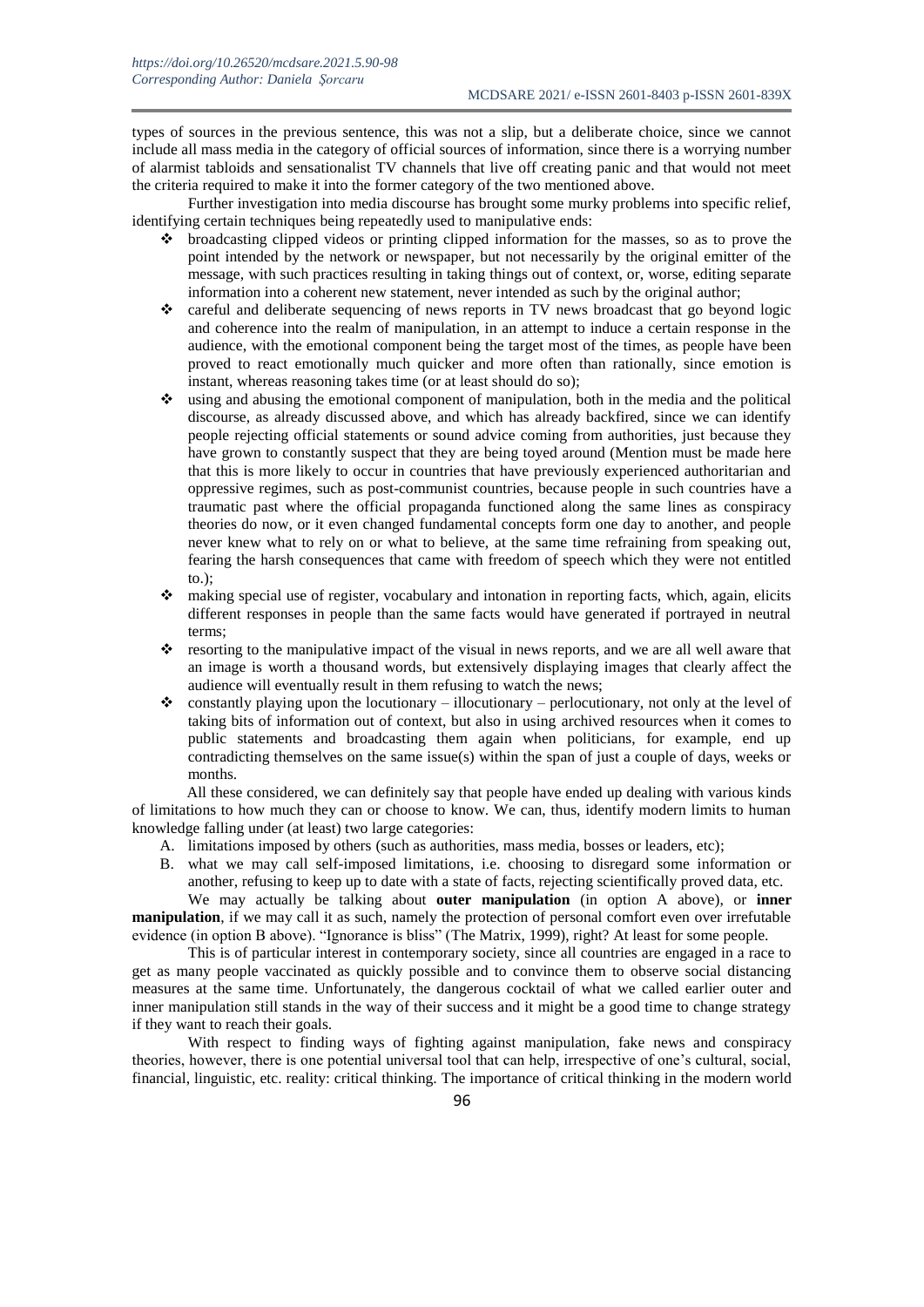is paramount, as it can go as far as diminishing or even erasing the limitations to human knowledge we mentioned above, and it can contribute to shedding light on current issues, such as the whole anti-COVID propaganda and vaccination process. Moreover, its applicability in everyday life would result in people becoming less prone to being easily manipulated, but they must, in this case, be prepared to cope with the sometimes-ugly sub-text of everything that is going on. And, since we have touched upon the negative aspects connected to this concept, mention must be made here that an additional disadvantage to critical thinking is that it represents a clear danger to authoritarian and oppressive systems or regimes, which makes it a very uncomfortable concept to embrace and practice.

Nevertheless, we have discovered that critical thinking may just play the most important part in being capable of really discerning right from wrong, conspiracy theory from scientific fact, lie from truth, pre-digested information from actual fact, illusion/delusion from reality and so on and so forth. Responsibility also lies, in this case, with what we may call vectors of disseminating critical thinking, such as public figures, (serious, genuine) influencers, teachers, or more experienced family members, who should do their best and initiate others down this intricate, uncomfortable, but rewarding path of using one's own mind and getting used to doing research to assess information and events.

#### **5. CONCLUSIONS**

The conclusion may thus be drawn that pragmatics, discourse analysis and CDA permeate all levels of language and expand far beyond it, along the lines of the extra-linguistic or the non-verbal, into our everyday lives, whether we are aware of it or not. We resort to them on a daily basis, not only in our interpersonal interactions, but also in the complex process of trying to make sense of the world.

Another long-lasting truth is that manipulation has been around since the beginning of time and has become ever subtler over the years, perfecting the subliminal as its weapon. In response, people have reacted differently to such a process, either by accepting limitations to knowledge imposed by other, or by creating their own limitations as coping mechanisms or as ways of protecting themselves from a dangerous, invasive outer world.

Unfortunately, nobody can deny the fact that uninformed, or, worse, misinformed masses are much easier to manipulate, and, therefore, control, as they can either be fed any type of information, if they are not aware of the respective field at all, or be led down one path or another according to somebody else's interests, since one only needs to alter their beliefs, not change them completely, this being precisely the very technique behind the wide and quick spread of conspiracy theories.

To counteract all these, critical thinking might very well be our last line of defense against a future where everybody is compliant, submissive, obeying all kinds of orders without questioning anything. Using one's own mind and doing through research relying on credible sources will always help in this fight against identifying the truth value of what you are being told or shown.

Ultimately, disseminating critical thinking should be looked upon as everybody's responsibility in passing on a legacy that might save the human spirit from being crushed, or, worse, enslaved.

#### **BIBLIOGRAPHY:**

- **[1]** Bakhtin, M. "The problem of speech genres," in *Speech Genres and Other Late Essays*, Austin: University of Texas Press, 1986, p.69.
- **[2]** Downing, J. *Radical Media: The Political Experience of Alternative Communication*, Boston: Sount End Press, 1984.
- **[3]** Fairclough, N. *Analysing Discourse*, New York: Routledge, 2006, pp. 26; 35; 42.
- **[4]** Fairclough, N. "Critical discourse analysis as a method in social scientific research," in Wodak, R. and Meyer, M. (eds.), *Methods of Critical Discourse Analysis*, London: SAGE, 2006.
- **[5]** Holliday, A., Hyde, M., and Kullman, J. *Intercultural Communication*, New York: Routledge, 2006.
- **[6]** Holquist, M. *Dialogism: Bakhtin and His Works*, London, Routledge, 1981, p. 427.
- **[7]** Meyer, M. "Between theory, method and politics: positioning of the approaches to CDA," in Wodak, R. and Meyer, M. (eds.), *Methods of Critical Discourse Analysis*, London: SAGE, 2006.
- **[8]** Montgomery, M. *An Introduction to Language and Society*, London: Routledge, 1992.